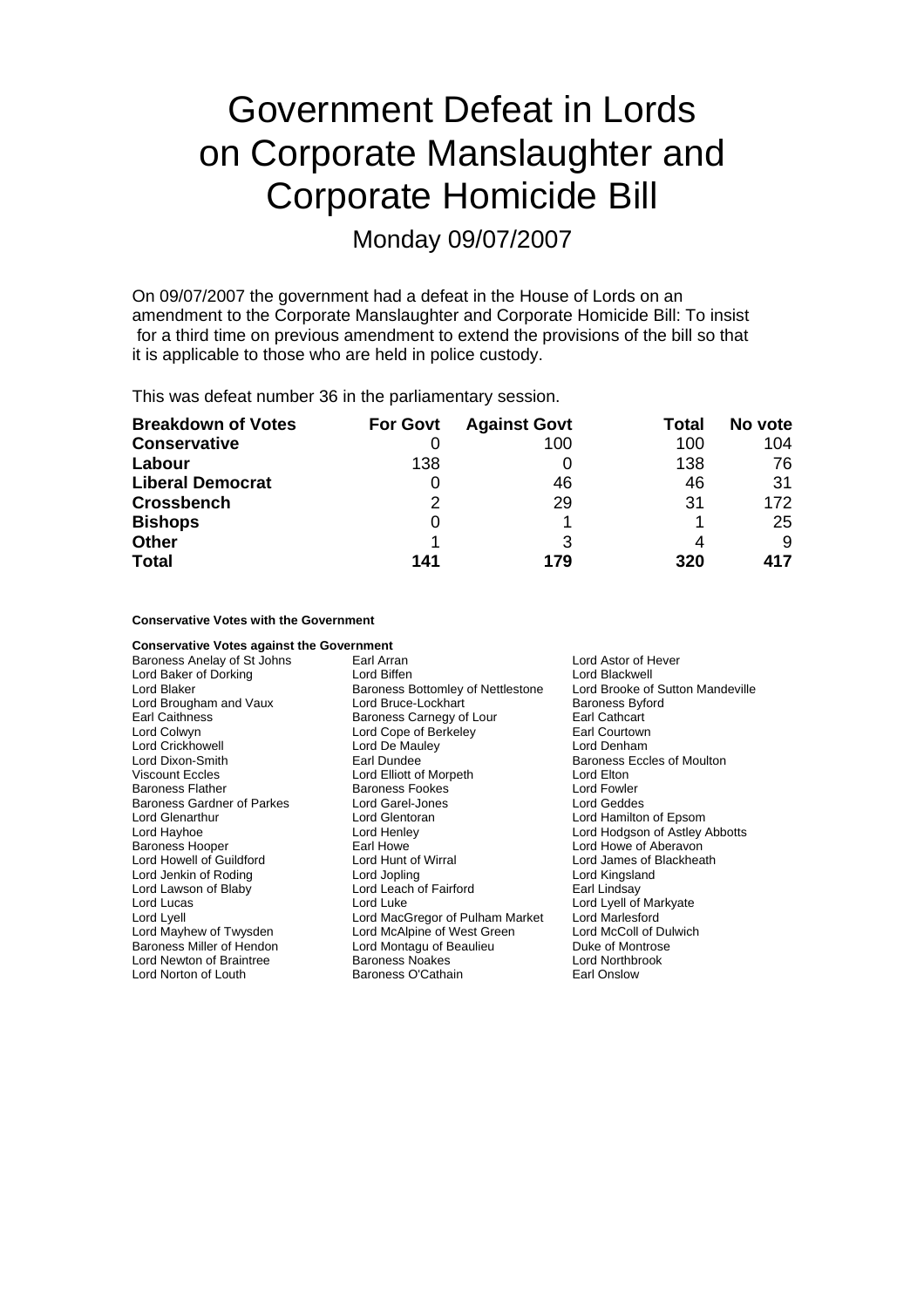Baroness Oppenheim-Barnes Lord Palumbo<br>
Lord Pumb Baroness Rawlings<br>
Lord Patten Baroness Rawlings Lord Patten **Communist Communist Communist Communist Communist Communist Communist Communist Communist Communist Communist Communist Communist Communist Communist Communist Communist Communist Communist Communist Communist** Lord Reay **Lord Roberts of Conwy** Lord Roberts of Conwy<br>
Baroness Seccombe **Lord Selset Lord Selset Lord Selset Lord Selset Lord Selset Lord Selset Lord Selset Converted** Baroness Seccombe Lord Selkirk of Douglas Lord Selsdon Baroness Shephard of Northwold Lord Skelmersda<br>Lord Steinberg Lord Carathclyde Lord Steinberg Lord Strathclyde Lord Taylor of Holbeach Baroness Trumpington and Lord Tugendhat and Baroness Verma<br>
Lord Waddington Lord Wakeham<br>
Lord Wateham Baroness Wilcox Lord Waddington Lord Windlesham

### **Labour Votes with the Government**

Lord Alli **Communist Communist Communist Communist Communist Communist Communist Communist Communist Communist C**<br>Baroness Andrews **Communist Communist Communist Communist Communist Communist Communist Communist Communist** Lord Bach Lord Barnett Lord Bassam of Brighton<br>
Lord Berkeley Cord Bhattacharyya Lord Bilston<br>
Lord Berkeley Cord Bilston Lord Berkeley **Lord Bhattacharyya**<br>
Baroness Blackstone **Lord Borrie** Lord Bradley Lord Brennan Lord Brennan Lord Brett<br>
Lord Campbell-Savours Lord Carter of Coles Lord Clark Lord Campbell-Savours Lord Carter of Coles Lord Clark of Windermere Lord Corbett of Castle Vale Baroness Corston Baroness Cawley<br>
Lord Cunningham of Felling Baroness David Baroness Corty Lord Cunningham of Felling Baroness David Lord Davies Lord Davies Carries baroness Dean of Thornton-le-Fylde Lord Desai Lord Davies of Oldham and Baroness Dean of Thornton-le-Fylde Lord Desai<br>Lord Dixon Lord Dravson Lord Donoughue bord Dravson Lord Dixon Lord Donoughue<br>
Lord Dubs<br>
Lord Elder Lord Dubs<br>
Lord Dubs Lord Elder Lord Elder Lord Evans of Temple Guiting<br>
Lord Evans of Parkside Lord Falloner of Thoroton Lord Faulkner of Worcester Lord Evans of Parkside Lord Falconer of Thoroton Lord Faulkner of Worcester Lord Filkin **Example 20** Baroness Ford **Lord Foster of Bishop Auckland**<br>Lord Foulkes of Cumnock Lord Forte of Fairfield **Baroness Gale** Baroness Gibson of Market Rasen Baroness Golding<br>Baroness Gould of Potternewton Lord Graham of Edmonton Baroness Gould of Potternewton Lord Graham of Edmonton Lord Grantchester<br>
Lord Grocott Lord Harrison Lord Harrisof Haringey Lord Harrison Lord Hart of Chilton Baroness Henig Baroness Hollis of Heigham Lord Howarth of Newport<br>Baroness Howells of St Davids Lord Howie of Troon Lord Hoyle Lord Hoyle Baroness Howells of St Davids<br>
Lord Howie of Troon<br>
Lord Hunt of Kings Heath Lord Hughes of Woodside Lord Hunt of Kings Heath Baroness Jones of Whitchurch Lord King of West Bromwich Lord Kinnock Lord Kirkhill Lord Layard **Lord Leitch** Lord Leitch Lord Layard Lord Lipsey<br>
Lord Lofthouse of Pontefract Lord Macdonald of Tradeston Lord Macke Lord Malloch-Brown Lord Mason of Barnsley Lord Maxton Baroness McDonagh **Baroness McDonagh Corporation** Lord McIntosh of Haringey **Baroness McIntosh of Hudnall**<br>
Lord McKenzie of Luton Lord Mitchell **Baroness Morgan** of Drefelin Baroness Morgan of Huyton Lord Morgan Lord O'Neill of Clackmannan Lord Paul Lord Pendry Baroness Pitkeathley **Lord Plant of Highfield**<br> **Baroness Quin**<br> **Baroness Quin**<br> **Paroness Property** Baroness Quin Theory Cord Radice Team and Baroness Ramsay of Cartvale<br>
Lord Randall of St Budeaux Baroness Rendell of Babergh Lord Richard Lord Randall of St Budeaux Baroness Rendell of Babergh<br>
Lord Rooker Lord Rosser Lord Rooker Lord Rosser Lord Rosser<br>
Lord Rooker Lord Sawyer Lord Sawyer Baroness Scotland Baroness Scotland Baroness Scotland Baroness Scotland B Lord Sewel Lord Sheldon Viscount Simon Baroness Smith of Gilmorehill Lord Snape<br>Baroness Symons of Vernham Dean Baroness Taylor of Bolton Lord Taylor of Blackburn Baroness Symons of Vernham Dean Baroness Taylor of Bolton Lord Taylor of Black<br>Lord Temple-Morris Lord Thomas of Macclesfield Baroness Thornton

Lord Shaw of Northstead Lord Sheikh<br>Lord Skelmersdale Lord St John of Fawslev Viscount Trenchard<br>Lord Tugendhat

Baroness Adams of Craigielea Lord Adonis Lord Ahmed Lord Clinton-Davis<br>
Baroness Corston<br>
Baroness Crawley Lord Fyfe of Fairfield **Exercise Connect Baroness Gale**<br>
Baroness Golding **Baroness Colding** Lord Gordon of Strathblane Lord Harris of Haringey<br>
Lord Haskel<br>
Lord Haworth Lord Jordan Lord Sawyer **Baroness Scotland of Asthal** Lord Thomas of Macclesfield<br>Lord Triesman Lord Tomlinson<br>
Baroness Turner of Camden<br>
Baroness Warwick of Undercliffe Lord Wedderburn of Charlton Baroness Warwick of Undercliffe

Baroness Ashton of Upholland Lord Boyd of Duncansby Lord Mackenzie of Framwellgate Baroness Morgan of Drefelin<br>Lord Morris of Aberavon